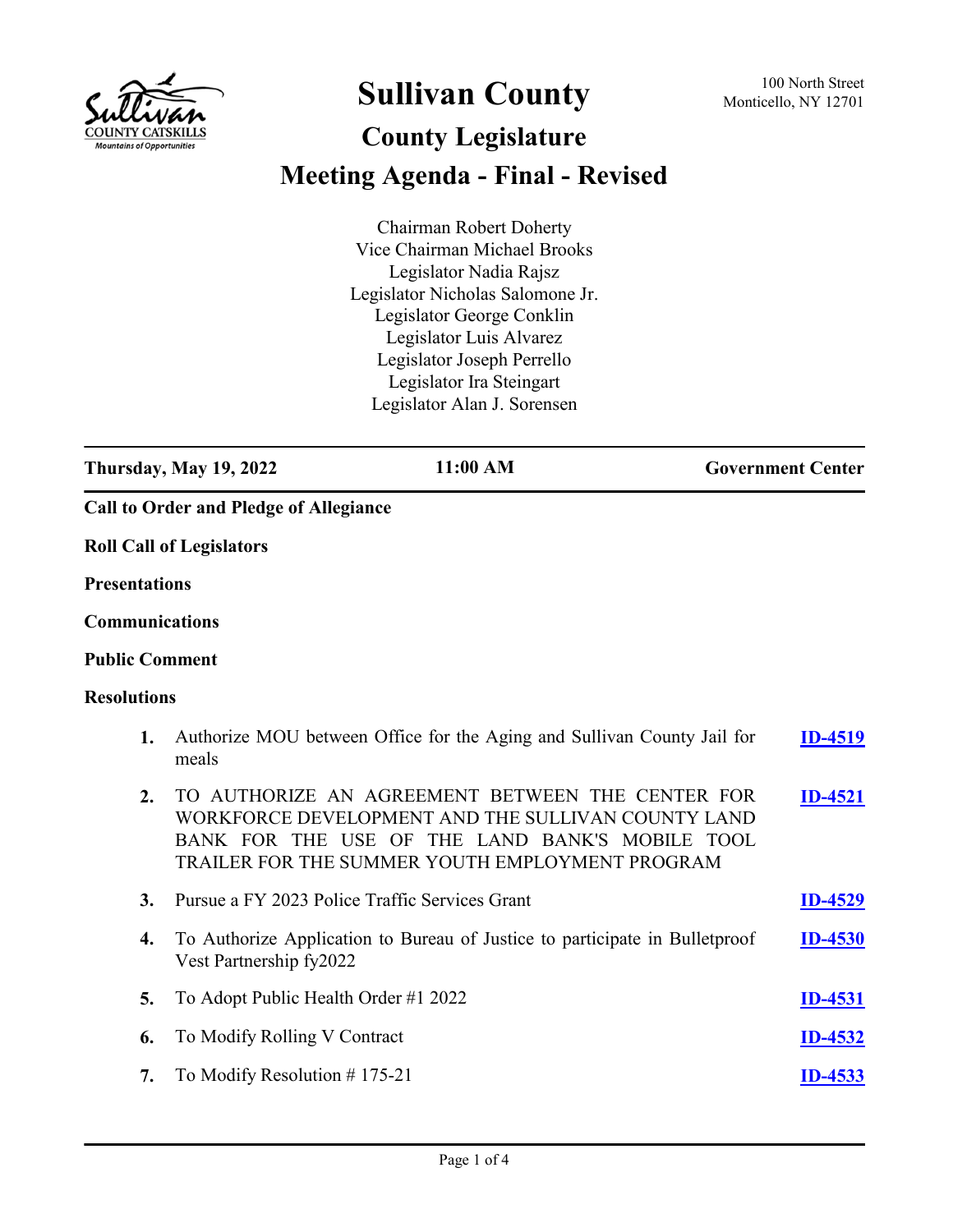| 8. | To authorize the County Manager to execute Modification Agreements with<br>the New York State Office of indigent Legal Services; Sullivan Legal Aid<br>Panel, Inc.; and Sullivan County Conflict Legal Aid, Inc. to authorize<br>payments in accordance with the implementation of the Hurrell-Harring<br>Settlement agreement reforms. | <b>ID-4534</b> |
|----|-----------------------------------------------------------------------------------------------------------------------------------------------------------------------------------------------------------------------------------------------------------------------------------------------------------------------------------------|----------------|
| 9. | Create Two (2) County Clerk Worker I Trainee Positions in the Sullivan<br>County Clerk's Office                                                                                                                                                                                                                                         | <b>ID-4535</b> |
|    | 10. To Authorize the County Manager to enter into an Inter-Municipal<br>Agreement with Orange County to accept Sullivan County's portion of the<br>FY2020 Technical Rescue Grant award from NYS DHSES                                                                                                                                   | <b>ID-4546</b> |
|    | 11. To Authorize the County Manager to enter into an Inter-Municipal<br>Agreement with Orange County to accept Sullivan County's portion of the<br>FY2020 Hazardous Materials Grant Program award from NYS DHSES                                                                                                                        | <b>ID-4549</b> |
|    | 12. Authorize Correction of Error Denial MA 12.-1-34                                                                                                                                                                                                                                                                                    | <b>ID-4551</b> |
|    | 13. To authorize the County Manager to execute agreement between the<br>Department of Social Services and the Department of Public Health for the<br>Home Visiting Program Preventive Services.                                                                                                                                         | <b>ID-4552</b> |
|    | 14. To create authorized position for one (1) part-time Senior Fiscal<br>Administrative Officer in the Sullivan County Budget Office.                                                                                                                                                                                                   | <b>ID-4564</b> |
|    | 15. To Accept Funding for Emergency Preparedness Grant                                                                                                                                                                                                                                                                                  | <b>ID-4565</b> |
|    | 16. To authorize the County Manager to execute an agreement for Engineering<br>Design Services with Barton & Loguidice D.P.C. for the replacement of<br>County Bridge 77 (BRIDGE NY funded).                                                                                                                                            | <b>ID-4569</b> |
|    | 17. To authorize the County Manager to execute an agreement for Engineering<br>Design Services with Greenman-Pedersen, Inc. for the replacement of County<br>Bridge 82 (BRIDGE NY funded).                                                                                                                                              | <b>ID-4570</b> |
|    | 18. To authorize application for and acceptance of a FAA ACIP grant for the<br>rehabilitation of the Terminal Apron. Additionally, it will authorize Sullivan<br>County Paving and Construction to be the authorized contractor. This project<br>will address the cracks in the pavement and overall deterioration of the apron.        | <u>ID-4571</u> |
|    | 19. RESOLUTION INTRODUCED BY THE PLANNING, COMMUNITY<br>DEVELOPMENT, REAL PROPERTY AND CAPITAL PLANNING AND<br>BUDGETING COMMITTEE TO AUTHORIZE A PUBLIC HEARING<br>FOR THE ADOPTION OF THE STATE ENVIRONMENTAL QUALITY<br>REVIEW SHORT ENVIRONMENTAL ASSESSMENT FORM FOR<br>AGRICULTURAL DISTRICTS                                     | <b>ID-4573</b> |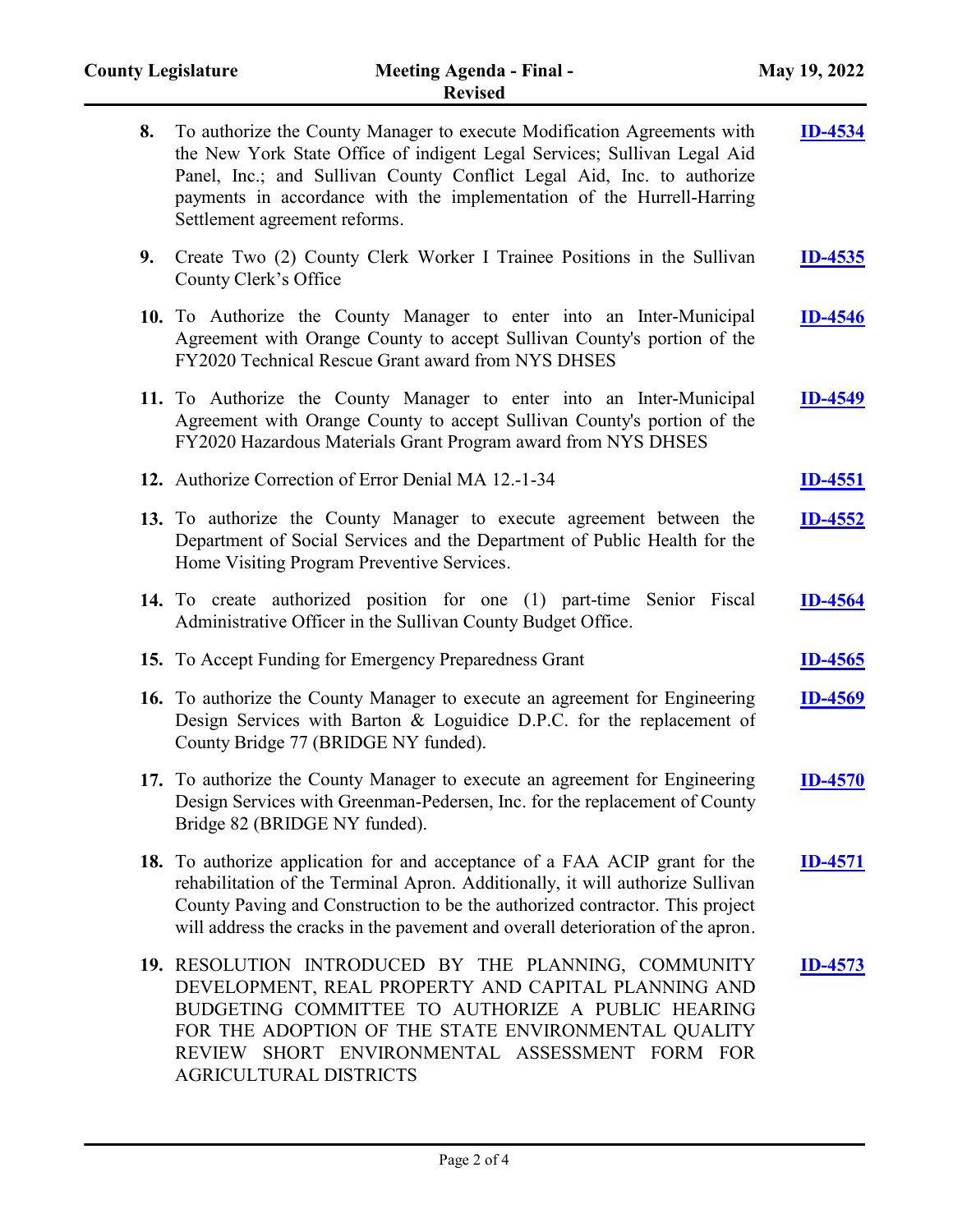| 20. To Modify the 2022 Budget                                                                                                                           | <b>ID-4574</b> |
|---------------------------------------------------------------------------------------------------------------------------------------------------------|----------------|
| <b>Attachments:</b> April 30 2022 Resolution Needed.pdf                                                                                                 |                |
| 21. Authorize the Care Center at Sunset Lake produce Meals on Wheels                                                                                    | <b>ID-4577</b> |
| 22. To Adopt the County of Sullivan's Section 504 Grievance Procedure                                                                                   | <b>ID-4578</b> |
| <b>Attachments: Grievance Procedure</b>                                                                                                                 |                |
| 23. Amend the Rules to Reflect the Recent Changes Made in the Administrative<br>Code                                                                    | <b>ID-4597</b> |
| <b>Attachments: FINAL2022legrulesmay19</b>                                                                                                              |                |
| 24. RESOLUTION UNCOMMITTING THE<br>FORT DELAWARE<br><b>FUND</b><br>BALANCE AND AUTHORIZING THE CREATION OF AN ASSIGNED<br>FUND BALANCE FOR DEBT SERVICE | <b>ID-4601</b> |
| 25. Authorize MOA with Probation Teamsters                                                                                                              | <b>ID-4607</b> |
| <b>Attachments: Finalprobationmoa</b>                                                                                                                   |                |
| 26. Establish a Standard Work Day for an Elected Official                                                                                               | <b>ID-4608</b> |
| 27. Authorize three (3) Traffic Safety Board Endorsement 2023 Grants                                                                                    | <b>ID-4609</b> |
| 28. Set CDBG Public Hearing June 16, 2022 at 10:35AM (Healthy Kids)                                                                                     | <b>ID-4610</b> |
| 29. Set CDBG Public Hearing June 16, 2022 at 10:40AM                                                                                                    | <b>ID-4611</b> |
| 30. Create a Part-Time Caseworker position and Upgrade Four Caseworker<br>positions in DSS                                                              | <b>ID-4612</b> |
| 31. Reclassify a position in the Department of Grants Administration                                                                                    | <b>ID-4613</b> |
| 32. Authorize contract with FBA for HRA Administration Services                                                                                         | $ID-4615$      |
| 33. Authorize IMA with Orange County to provide Police Tactical Team<br>Cooperation                                                                     | <b>ID-4616</b> |
| 34. Authorize County of Sullivan to pursue lead agency status for SEQRA<br>Process for 2 cell towers                                                    | <b>ID-4617</b> |
| 35. Authorize contract with SCVA for providing transportation services                                                                                  | <b>ID-4618</b> |
| 36. Authorize contract with NYS OCFS to accept grant monies                                                                                             | <b>ID-4619</b> |
| 37. Accept the 2022-2023 Snowmobile Grant                                                                                                               | $ID-4620$      |